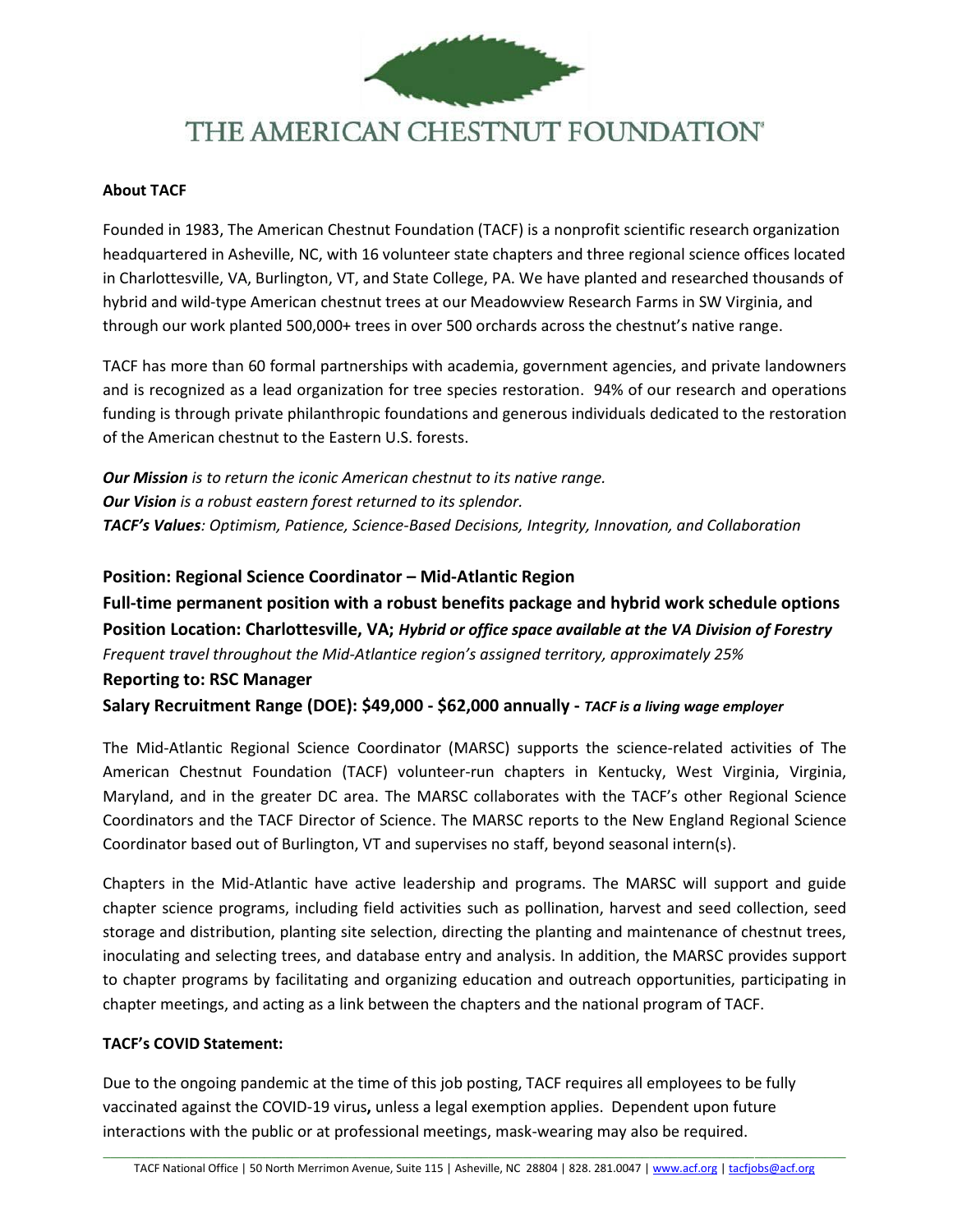#### **General Responsibilities**

- 1. Provide science, breeding, orchard management information, advice and assistance to the chapters in accordance with TACF science program protocol and principles of best horticultural practices:
	- a. Review and direct chapter plantings and collection of required data on survival and growth rates, condition of trees and update orchard databases and maps.
	- b. Review records of orchard management practices including fertilization, watering, weed control, pest control, and environmental effects on the orchard. Answer questions and recommend improved management practices when needed.
	- c. Recommend next steps for each orchard depending on season, age and size of trees, and purpose for the planting. Determine an orchard's long term survival and purpose, including whether the orchard meets the chapter's goals; this includes repurposing if necessary and advised.
	- d. Train chapter members and others on chestnut plantings, tree management, tree identification and other related topics.
	- e. Facilitate collaborations with groups and individuals for chapter activities, including establishing new orchards, organizing members and volunteers for work details, and scheduling events.
	- f. In order to cultivate and motivate chapter volunteers, attend and present talks at chapter meetings, join planting and other field activities, and act as their overall support person for all chapter needs.
	- g. Work with staff of the Meadowview Research Farm and other science staff to develop chestnut plantings on private landowner, agency, and non-profit partner lands that fall outside the chapter networks or scope of work.
- 2. Perform outreach and external communications to outside groups, including schoolchildren and adults.
- 3. Participate in professional development for best practices and trends in chestnut research through professional journal reviews, attendance at TACF national board, committee, appropriate science meetings, and attend internal TACF science staff meetings, and annual meetings such as the NE-1833 meeting. Participate in staff retreats, professional coaching and trainings as offered and available. Act as liaison to board of director committees as assigned.
- 4. Communicate regularly with other TACF staff, Chapter Presidents, and chapter members to facilitate goals, strategic plans, fundraising efforts, and membership drives and events.
- 5. Prepare annual reports on the status of the region's chapter science programs for presentation to the TACF board and in TACF publications such as the annual report. Assist in the editing or review of TACF publications and articles as requested including TACF's flagship journal, *Chestnut,* and its online newsletter *eSprout*.
- 6. Along with the Director of Philanthropy and External Affairs based in Asheville, write and develop funding opportunities for use in grant proposals to support mission-critical projects and other chapter and national activities.
- 7. Be lead relationship manager to the mid-Atlantic chapter volunteer leaders to ensure consistent flow of information and accomplishments are shared across the region and nationally.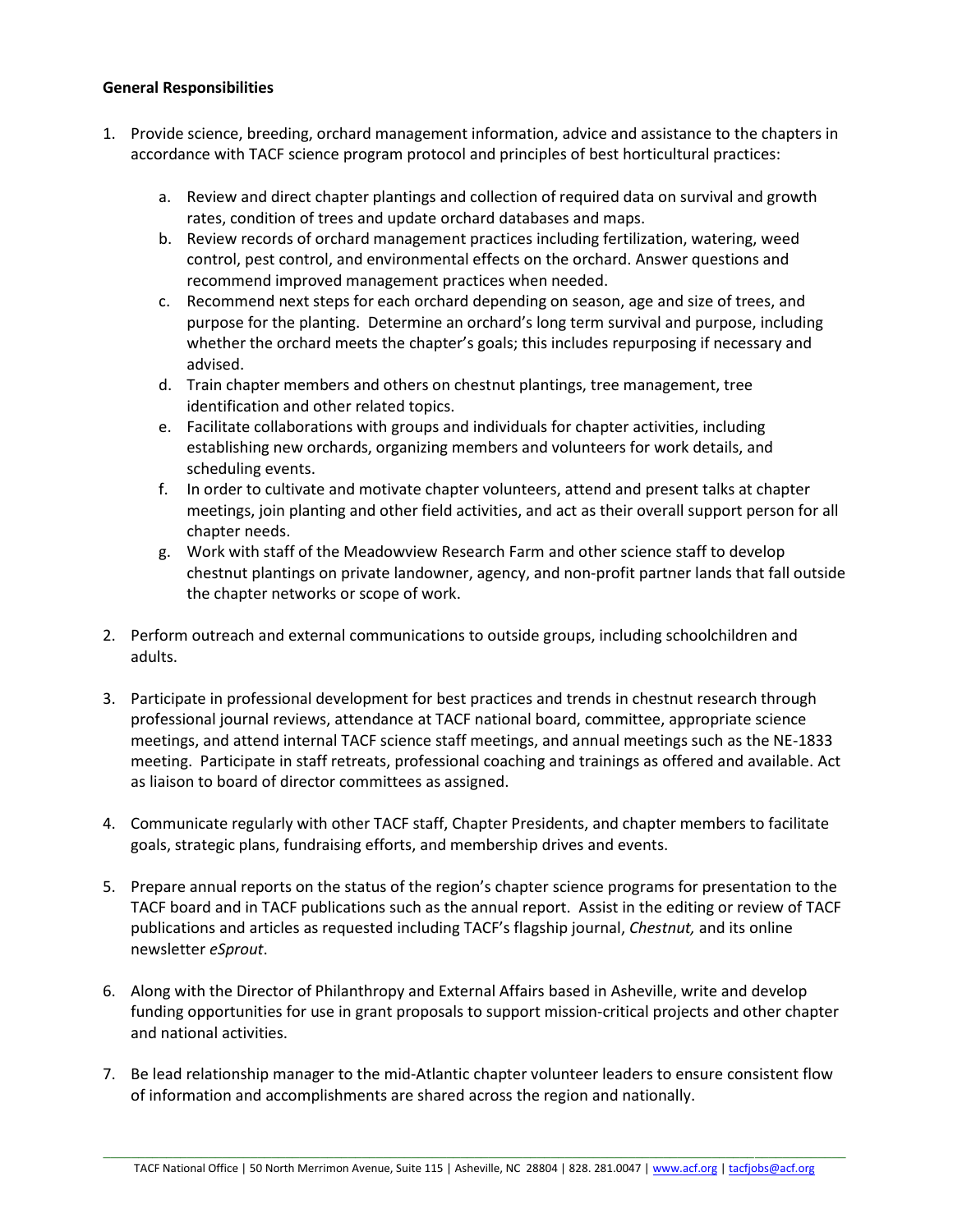- 8. As requested by TACF President & CEO participate as a TACF science liaison in the discovery, cultivation and stewardship of a wide variety of major donors in personal visits, presentations at private venues and as an advisor for large landowners interested in chestnut plantings and activities. Must act with discretion and demeanor required in such visits.
- 9. Promote the work and accomplishments of the state chapters and of TACF as lead author on articles for various media outlets, participate in media interviews, and produce and conduct professional presentations to a wide variety of audiences from garden clubs to academic symposia both as lead speaker or as a panelist.
- 10. Due to the proximity to DC, once established in the MARSC role, this RSC may act as a TACF representative to increase TACF's visibility and build relationships with various federal government agencies, interested Congressional entities, and maintain current, and create potential new, high profile plantings in greater DC.
- 11. Practice and promote TACF's commitment to Justice, Equity, Diversity and Inclusion (JEDI)

*This description is not designed to be a complete list of all duties and responsibilities required for this job.*

# **Knowledge, Skills, Abilities**

- 1. Strong organizational skills that reflect the ability to perform and prioritize multiple tasks seamlessly with excellent attention to detail
- 2. Strong interpersonal skills and the ability to build collaborative relationships with stakeholders, including Board of Directors, chapter leadership, volunteers, the public, and TACF staff
- 3. Exemplary written, verbal, communication, and presentation skills
- 4. Demonstrated proactive approaches to problem-solving with strong decision-making capability
- 5. Ability to work independently and take initiative on new projects
- 6. Efficient in an environment with evolving priorities
- 7. Proven ability to handle confidential information with discretion, adaptable to various competing demands, and demonstrate the highest level of customer service

# **Qualifications**

- 1. Degree in biological sciences, environmental sciences, forestry, botany or equivalent, with a preference for an advanced degree in one of those disciplines.
- 2. Knowledge of the principles, concepts, and methodologies in the field of biological sciences, particularly genetics, restoration ecology, and botany. Experience in tree-orchard operation, plant and/or tree breeding and its management is preferred.
- 3. Physical activity required of the position includes hiking/walking in sometimes rough terrain and all kinds of weather; carrying field equipment; use of mechanical equipment such as chainsaws, lift/bucket equipment and sharp tools. Adherence to TACF safety standards is required and additional training may be warranted.
- 4. Ability to work in a highly decentralized non-profit organization made up of a small professional staff and large corps of volunteers with broad and diverse demographics.
- 5. Strong organizational skills required; ability to work independently and also travel on short notice. Adherence to TACF's travel policy is required.